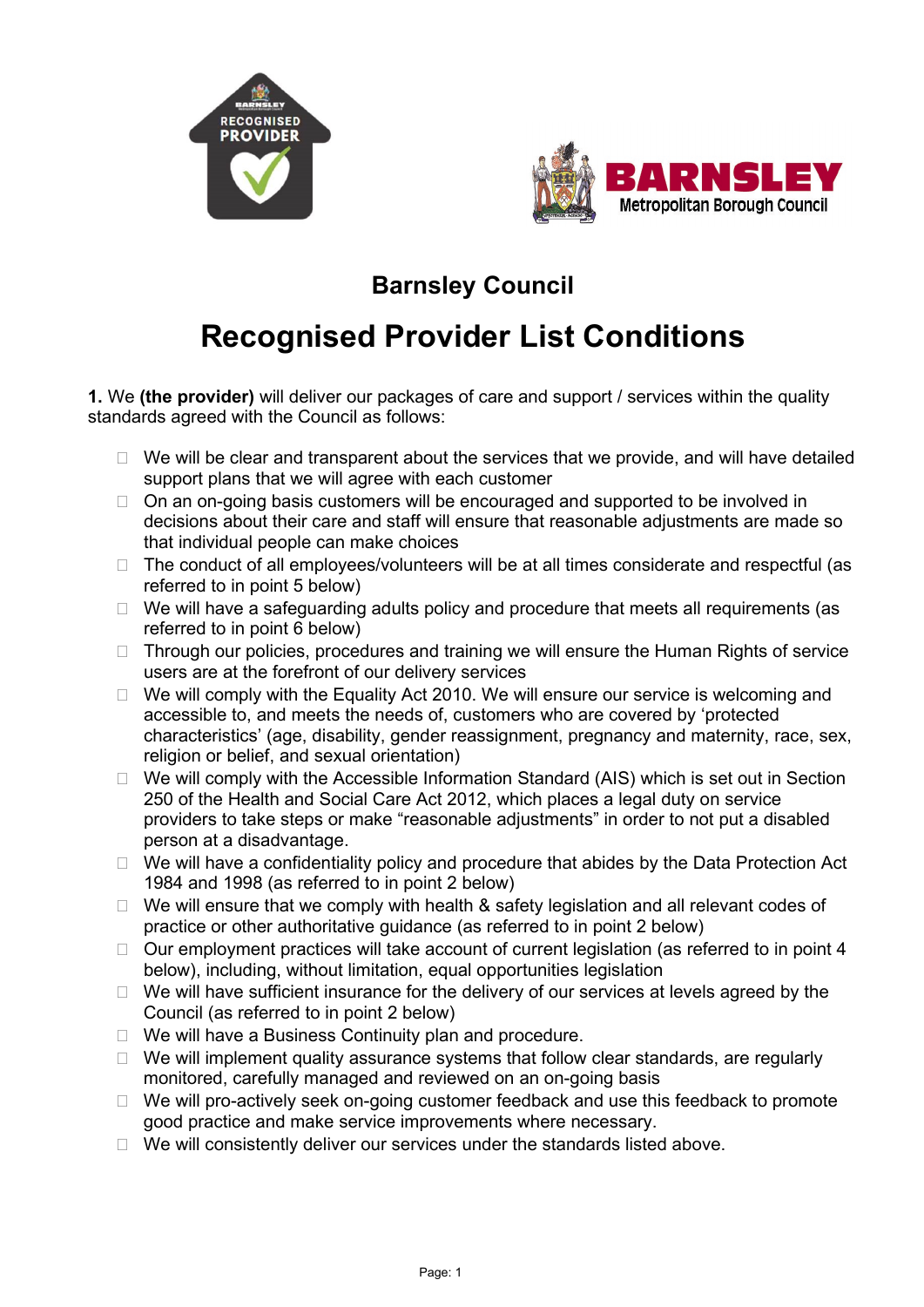**2.** We recognise that the Council has no responsibility for any incidental risks that may occur and for which we may be liable, for example fire or a compensation claim from a third party, whether or not these are caused by negligence. We will obtain appropriate insurance (public liability, employers' liability and professional indemnity insurances), licences and permissions for our activities and conform with all relevant requirements in English law, in particular relating to health and safety, confidentiality and data protection, equal opportunities and anti-discrimination legislation.

**3.** We will include the following statement in the terms and conditions that we provide to our customers:

*"No representation, expressed or implied, is or will be made and no liability is or will be accepted by Barnsley Council in respect of this organisation and in respect of, or in any way arising out of the provision of, or failure to provide services by this organisation."* 

**4.** Before any employees or volunteers deliver services to the customer we will obtain:

- □ Appropriate Disclosure and Barring Service (DBS) checks
- □ 2 written references

We will refer employees or volunteers to the Disclosure and Barring Service (DBS) where the employee or volunteer has:

 $\Box$  harmed, or placed at risk of harm a customer; or

 $\Box$  been dismissed on grounds of misconduct (or the organisation would have considered dismissal had the employee not resigned), or has been transferred to a non-care position on grounds of misconduct.

We will inform Barnsley Council in writing of any referrals made to the Disclosure and Barring Service (DBS).

**5.** We will have in place a Code of Conduct for all employees/volunteers and ensure that they sign to indicate that they understand and agree that they must be considerate and respectful at all times. In particular no employee or volunteer of the organisation should:

 $\Box$  harm or expose to danger any person

 $\Box$  use abusive or insulting language or behaviour towards or in the presence of any person or discriminates against or harasses any person by reason of age, disability, gender, gender reassignment, pregnancy and maternity, race, religion or belief and sexual orientation

 $\Box$  display any pornographic material

 $\Box$  create avoidable noise or other nuisance or disruption.

**6.** In the implementation of our Safeguarding Adults Policy we will (without limitation):

 $\Box$  keep documentation and records including all actions taken in respect of all safeguarding issues

 $\Box$  provide training and systems to record how training requirements will be met (including refresher training)

 $\Box$  keep up to date details of arrangements for liaison and co-operation with the Council and other appropriate agencies and individuals.

Should allegations of the abuse of a customer by any person be made, then we will co-operate fully with the Council and with appropriate statutory agencies, in the investigation of these allegations. We will work with the Council and other agencies as agreed within the South Yorkshire Safeguarding Adults Policy and Procedures to implement the protection plan aimed at both providing support to the customer and preventing further abuse from occurring.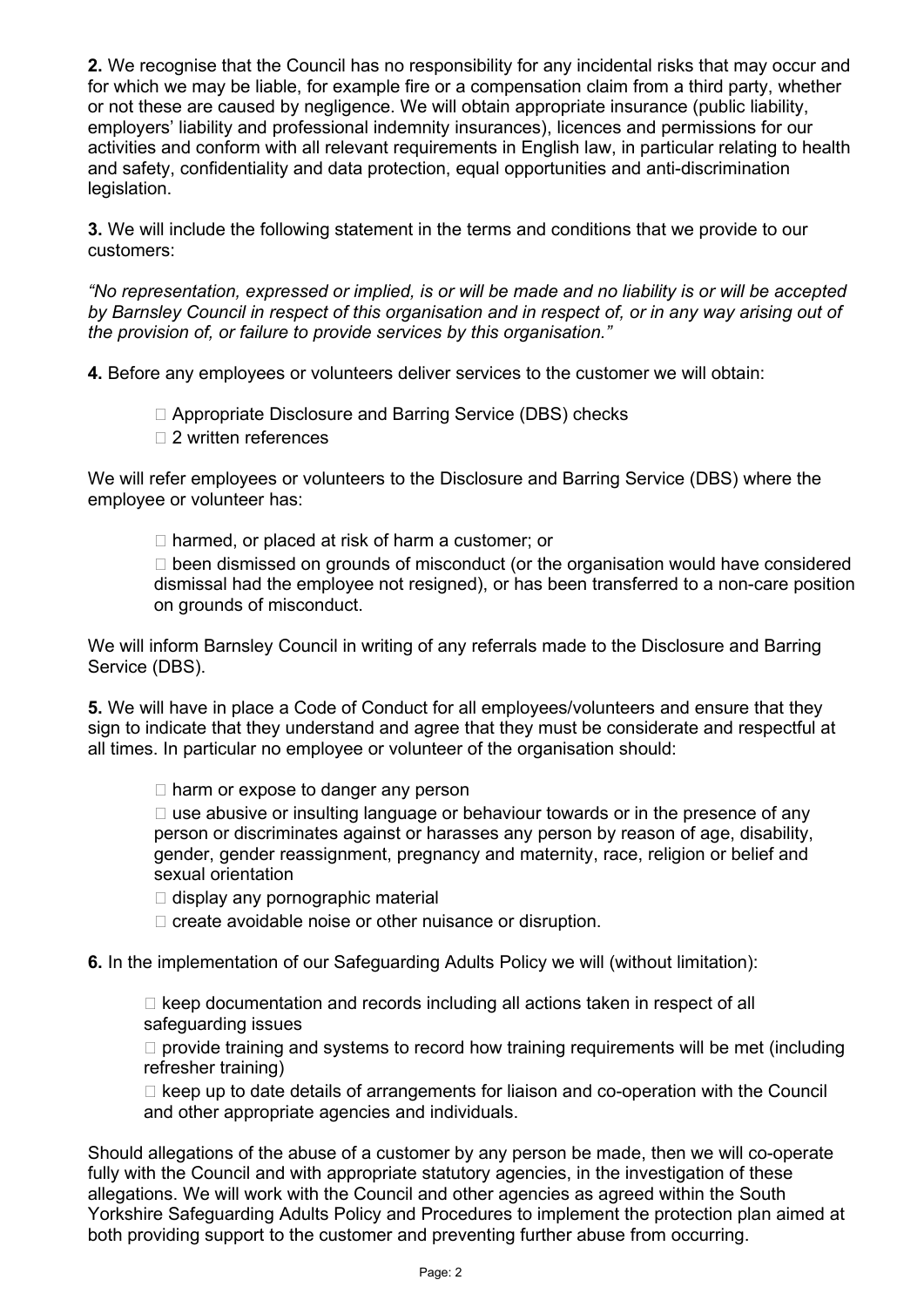**7.** We will consider how to enhance our workers' terms and conditions within the resources available (for example payment of living wage, minimising use of zero hours contracts, paying travel time).

**8.** If there are any changes to our service delivery including terms and conditions, type of service delivered and change of ownership and management, we will inform the Council immediately.

**9.** We will comply with all the Council's monitoring requirements by the date given to us by the Council. This will include all reasonable requests from the Council to visit the service in order to monitor the activities. We also agree to the Council carrying out spot checks and mystery shopping on our service provision.

**10.** We will co-operate with the Council and comply with its procedures and guidance at all times. In the event that we do not respond to the Council's request for information or investigations and actions to take over issues raised by the Council, we understand that we may be suspended from the Recognised Provider List. This includes circumstances in which customers may contact the Council to raise issues about our service delivery.

**11.** We will contact the Council in writing immediately if:

 $\Box$  We become aware of anything that might affect our ability to meet any of the conditions outlined in this form;

 $\Box$  We become aware of anything that might affect our ability to carry out the services that we deliver;

 $\Box$  We discover that any of the information we have provided to the Council is untrue, incomplete or misleading in any way.

**12.** We recognise that the Council has the right to suspend and remove us from the Recognised Providers List, including in the following circumstances:

> $\Box$  If we do not keep to the conditions outlined in this document and the quality standards relating to the List;

 $\Box$  If we do not provide the services as stated in our application and / or the terms and conditions supplied to customers;

 $\Box$  If our application or monitoring information / audit statements are completed dishonestly or any supporting documents are false or contain misleading information;  $\Box$  If any member of our governing body, staff or volunteers acts dishonestly or negligently in their work for us at any time whilst we are on the Recognised Provider List and we fail to take the appropriate action;

 $\Box$  If we do not take steps to comply with the Equality Act 2010 in our employment practices and the delivery of our services;

 $\Box$  If we do not undertake a full investigation requested into allegations about our service provision and do not remedy any outcomes from the investigation.

If we are removed from the Recognised Provider List for any reason, or if we choose to be taken off the list, we will inform all customers in writing. This will include adding a statement to our entry on the public list if required by the Council.